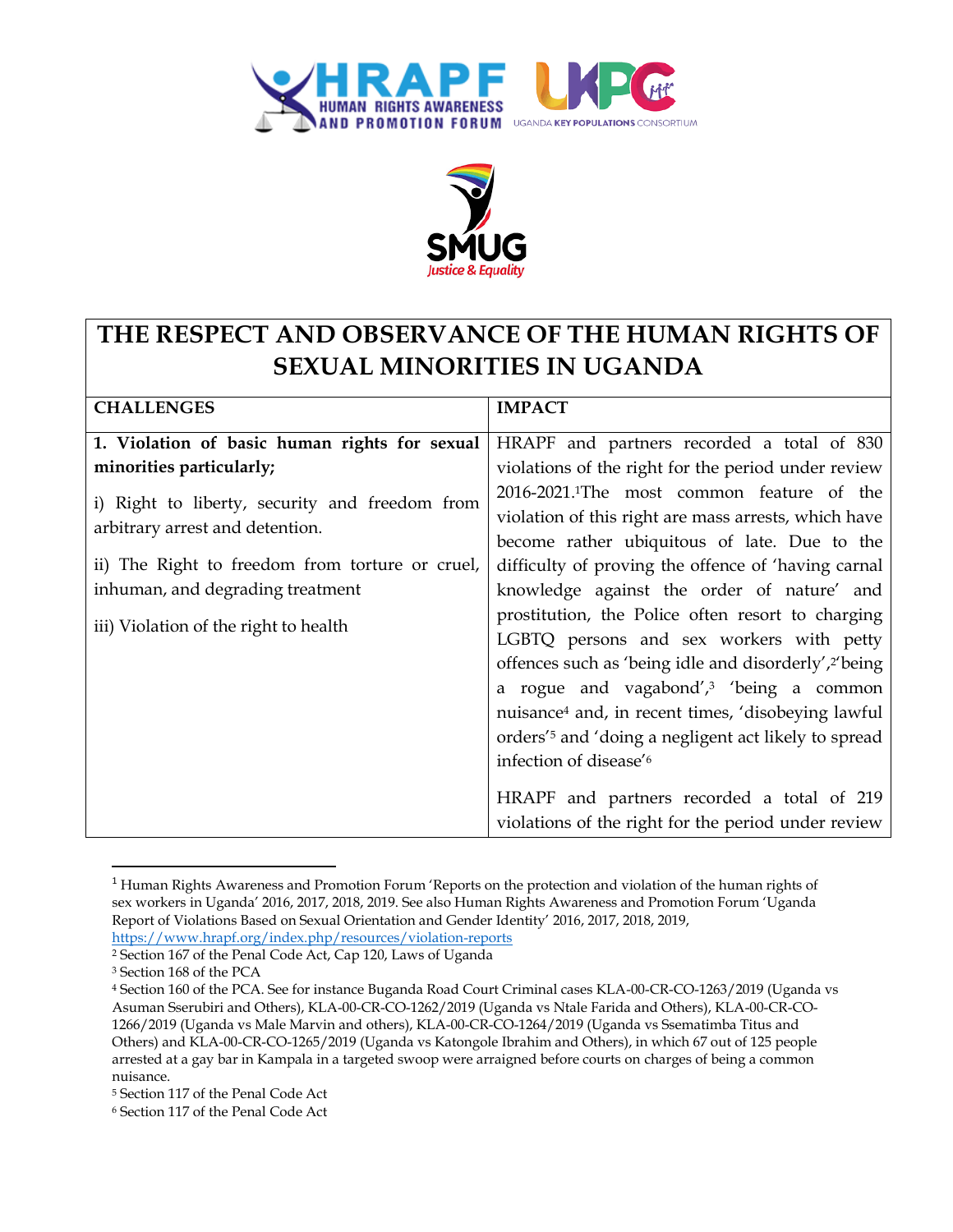



2016- 2021. This manifests in several forms including anal examinations (in one incident of arrest of arrest of 42 youth in Kampala, 17 reported anal examinations being carried out)7, sexual and physical violence, denial of basic services based on SOGIE and choice of work among others. There are no specialised healthcare services tailored towards the specific needs of LGBTQ persons.<sup>8</sup> This is as well reflected in the budget allocations that do not include sexual reproductive rights for LGBTQ persons.<sup>9</sup> Sex workers encounter discrimination, stigmatisation, and hostility in accessing the health care system in Uganda<sup>10</sup>

 $\overline{\phantom{a}}$ 

<sup>7</sup> Uganda v Ssembajjwe Jonathan & 41 others, Nansana Magistrates Court, 518-21.

<sup>8</sup> Human Rights Awareness and Promotion Forum 'Sexual and Reproductive Health (SRH) Needs for LGBTI persons and Quality of available services to LGBTI persons' 2021 [https://www.hrapf.org/index.php/resources/research](https://www.hrapf.org/index.php/resources/research-reports)[reports](https://www.hrapf.org/index.php/resources/research-reports)

<sup>9</sup> Human Rights Awareness and Promotion Forum (HRAPF) 'Trends analysis of programming and budget allocation to SRHR commodities and services for LGBT persons in Uganda trends analysis of programming and budget allocation to SRHR commodities and services for 2016/2017 - 2021/2021' (2020) <https://www.hrapf.org/index.php/resources/legal-policy-analyses>

<sup>10</sup> Human Rights Awareness and Promotion Forum '2019 report on the protection and violation of the human rights of sex workers in Uganda' 2020 [https://www.hrapf.org/index.php/resources/violation-reports/169-sex-workers](https://www.hrapf.org/index.php/resources/violation-reports/169-sex-workers-violations-report-2019/file)[violations-report-2019/file](https://www.hrapf.org/index.php/resources/violation-reports/169-sex-workers-violations-report-2019/file)